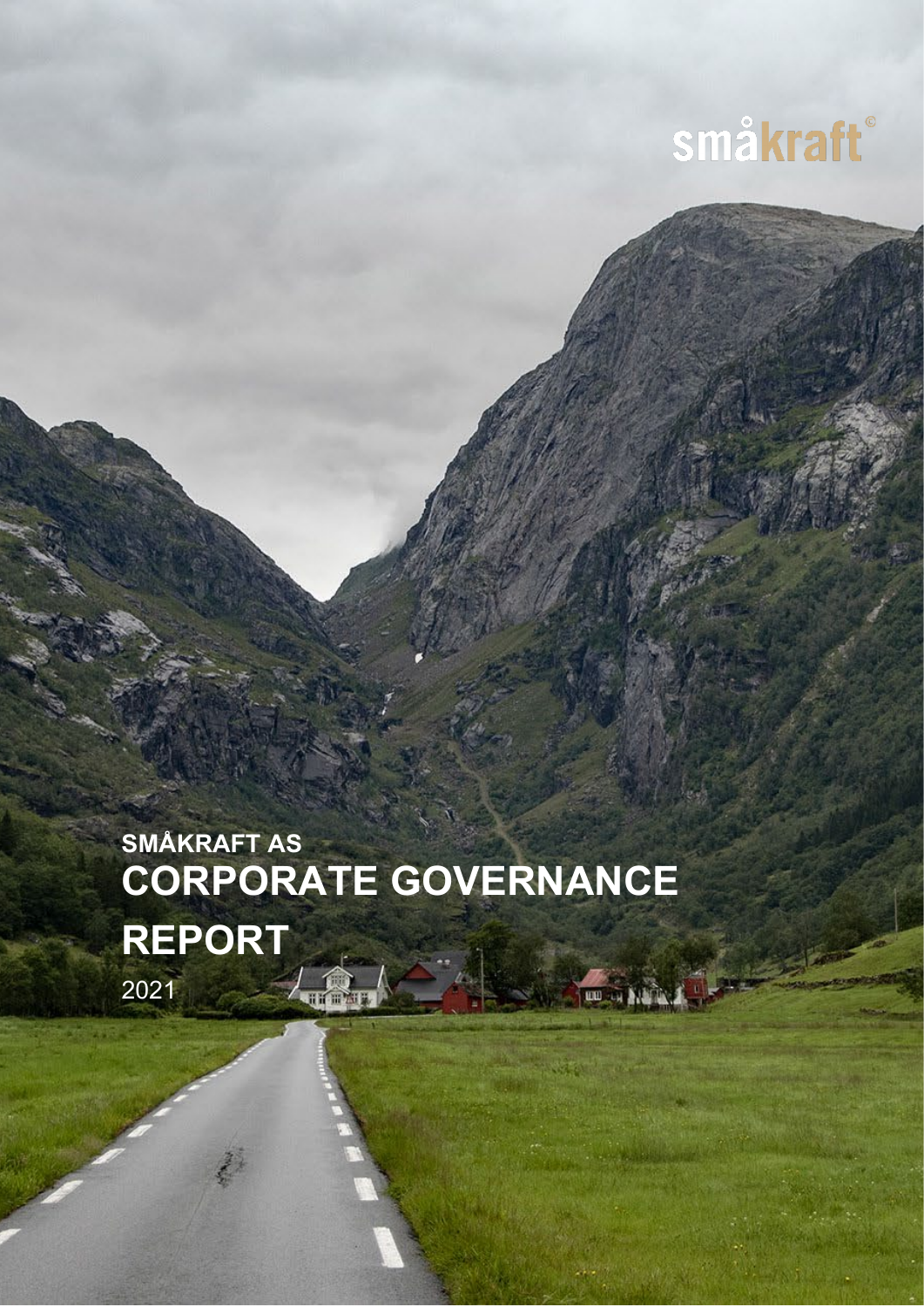## **The corporate governance statement clarifies the distribution of roles between the owners, the board and the management in the company.**

Efficient and transparent management and control of the business forms the basis for creating long-term value for the owners, employees, other stakeholders and society in general, and as a result, contributes to sustainable and lasting value creation. The distribution of roles inspires confidence among stakeholders through predictability and credibility. Open and accessible communication from the company ensures that the Group maintains a good relationship with society in general and with all stakeholders affected by the company's activities.

## **CORPORATE GOVERNANCE STATEMENT**

Småkraft AS is the parent company for an underlying Group structure, the Småkraft Group. Småkraft adheres to the Norwegian Code of Practice for Corporate Governance (NUES) within the framework established by the company's organisation and ownership. Småkraft is subject to reporting requirements relating to corporate governance according to Section 3-3b of the Accounting Act.

The company's annual report includes a statement on corporate responsibility.

# **ACTIVITIES**

The objective of Småkraft AS, alone, or through participation in, or cooperation with other companies, is to operate, maintain, and optimize energy facilities, conduct physical and financial energy trading, and perform naturally related operations. Growth is handled through acquisitions and turnkey contracts, and Småkraft AS is registered in Norway and its management structure is based on Norwegian company legislation. Småkraft is also subject to the Norwegian Securities Trading Act and stock exchange regulations associated with the company's debt obligations.

# **EQUITY AND DIVIDENDS**

Småkraft AS' share capital totals MEUR 20 039 divided among 4 423 819 shares of NOK 50 each.

Capital increases are processed through the General meeting of shareholders in Småkraft AS. The Limited Liability Companies Act states that the general meeting cannot adopt a higher dividend than that proposed or accepted by the Board of Directors.

The Board of Directors maintains a continuous focus on adapting the company's objectives, strategy and risk profile to the company's capital situation. Småkraft's investments are financed through a combination of retained capital, borrowings and any new equity contributed by the owner.

## **EQUAL TREATMENT OF SHAREHOLDERS AND TRANSACTIONS WITH RELATED PARTIES**

Småkraft engages in some transactions with companies that are closely related to Småkraft's shareholder. All transactions are based on regular commercial terms and principles.

The instructions to the Board of Directors state that neither board members nor the CEO may participate in the processing or resolution of issues that are of substantial personal or financial interest to them or closely related parties. Any persons in such a situation must, on their own initiative, disclose any interest they or their closely related parties may have in the resolution of an issue.

#### **GENERAL MEETINGS**

The owners exercise their authorities in the General Meeting of Småkraft.

Before the general meetings the Board of Directors make a decision in matters assumed to be of significant importance for the purpose of the enterprise/company, or which will significantly change the character of the activities.

## **NOMINATION COMMITTEE**

Småkraft AS has no nomination committee. The election of the board members appointed by the owners in Småkraft AS will take place in the enterprise meeting.

## **BOARD OF DIRECTORS: COMPOSITION AND INDEPENDENCE**

Småkraft AS has five board members. One of the Board members is independent.

The goal is for the board of each company, to collectively represent the desired expertise based on the company's objective, business area, challenges and the owners goals.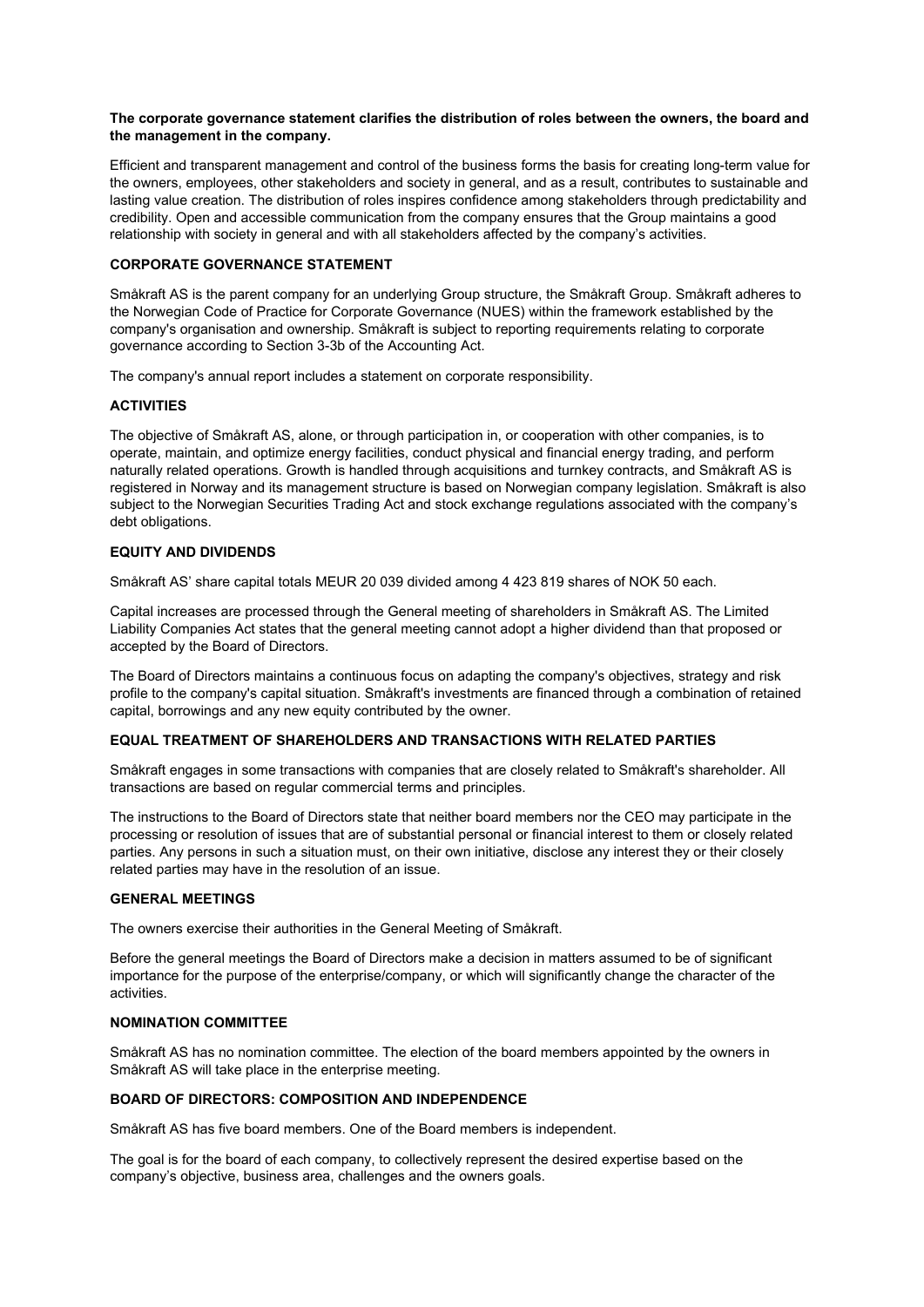## **THE WORK OF THE BOARD OF DIRECTORS**

The Board of Directors usually meets eight to ten times a year. The Chair of the Board of Directors will hold board meetings as often as is required. The Board of Directors has stipulated board instructions with guidelines for the work and case processing of the board. The instructions also cover the CEO. The instructions define the work scope, duties and authorities of the CEO in more detail than follows from the legislation.

The Board of Directors prepares an annual agenda for its work, with a special emphasis on goals, strategies and implementation.

The Board of Directors informs the boards of subsidiaries of matters of potential significance for the subsidiary in question. The Board of Directors evaluates its own performance and expertise annually.

The board's Audit Committee comprises three of the Board of Director's members. The committee functions as a preparatory body for the board's management and supervision work, and at least one member of the Audit Committee shall have experience in accounts management, financial management or auditing.

#### **RISK MANAGEMENT AND INTERNAL CONTROL**

The internal control concept includes compliance with the company's value base and guidelines for ethics and corporate responsibility. Risk management is an integral part of all activities across the organisation and of the decision-making process. It supports the decision makers to prioritise their actions. Managers at all levels of the organisation are responsible for appropriate risk management. Risk management is regulated by mandates, requirements and guidelines. Follow-up of risk and risk management are incorporated in the daily business operations.

Risk management and internal control are integral parts of the Board of Directors work. To ensure that Småkraft has suitable and efficient systems in place for risk management and internal control, the Board of Directors shall:

- Review the Group's most important risk areas
- Ensure that the systems are adequately established, implemented and followed up, e.g. through processing of reports submitted to the board by the CEO
- Ensure that risk management and internal control are integrated in the Group's strategy and business plans

Furthermore, the Board of Directors shall ensure that the CEO has:

- Stipulated instructions and guidelines for how the Group's risk management and internal control will be carried out in practice
- Established adequate control processes and functions
- Ensured that Småkraft's risk management and internal control are carried out, documented, monitored and followed up in a prudent manner

The Group's CFO is responsible for the process for Internal Control in the Financial Reporting (ICFR) in Småkraft.

#### **REMUNERATION OF THE BOARD OF DIRECTORS**

The Board of Directors do not get remunerated for their work as Directors. One of the board- members has a consulting agreement with Småkraft AS, upon which the remuneration is based. Such work is clarified with the other board members in advance.

#### **INFORMATION AND COMMUNICATION**

The Board of Directors has stipulated guidelines for financial reporting and other information. Småkraft SF publishes its annual financial statement. Each year, Småkraft AS releases two interim reports and one annual financial statement.

The financial calendar, press releases and stock exchange notices, interim reports and annual reports and other relevant information are published on Småkraft's website.

Småkraft emphasises transparent communication with all stakeholders. The information the company provides to its owner, lenders and the financial markets in general shall provide sufficient details to permit an evaluation of the company's underlying values and risk exposure. The owner and the financial markets shall be treated equally, and information shall be communicated in a timely manner.